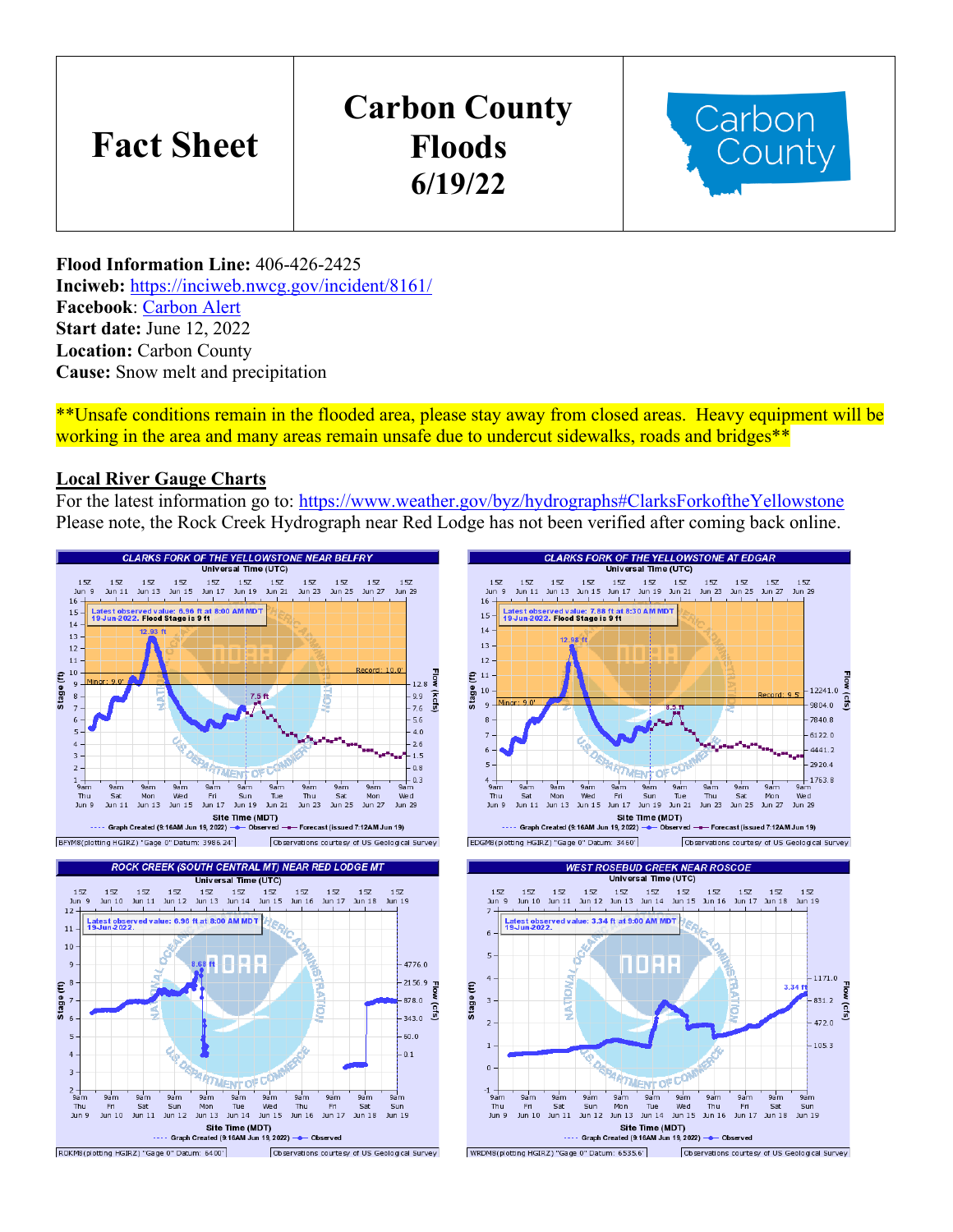**Volunteer Tracking:** It is critical that volunteer hours and donations be tracked on volunteer forms found at the Carbon Alert Facebook, https://carbonalert.org/incidents/, and at the volunteer tent. You can also call the hotline at 406-445-7258. This information will help Carbon County quantify volunteer efforts which is necessary to offset costs for the FEMA process.

**Weather:** Cooler temperatures and gusty winds across the County Sunday, 6/19, with high temperatures expected in the 60s and 70s. Two rounds of storms are forecasted, the first between 11:00 am – 2:00 pm, and the second between 4:00 pm – 7:00 pm. Up to  $\frac{1}{2}$ " of rain may be received, and winds could gust up to 60 mph. With up to  $\frac{1}{2}$  of rain in the forecast, the National Weather Service modeled a 10% of hitting minor flood stage on the Clarks Fork near Edgar area. River levels are being monitored with the changing conditions.

**Evacuation Shelters:** The American Red Cross has setup evacuation shelters at the Red Lodge Fairgrounds and Fromberg High School (food and supplies only). Numerous individuals are sleeping at the Red Cross shelter located at the Red Lodge Fairgrounds, but eight cots are still available to those in need.

**Current evacuation orders in effect:** No evacuation orders in effect. The Fromberg area is still under an evacuation warning, which will remain in place through the weekend.

**Custer Gallatin NF Closure:** The Beartooth, Yellowstone and Gardiner Ranger Districts are under an emergency public safety closure. Forest Service personnel are focused on life, human safety, and property, including helping local counties and assessing critical infrastructure across those three districts. Additional information on this closure order can be found on the Custer Gallatin webpage here: [https://www.fs.usda.gov/alerts/custergallatin/alerts-notices.](https://www.fs.usda.gov/alerts/custergallatin/alerts-notices)

**Boil Water Order:** All drinking water from the tap in Red Lodge and Fromberg should be boiled before use. Public Works has re-established water service to parts of the affected area in Red Lodge. Areas in the southeast part of Red Lodge remain without water. Additional repairs are being made to re-establish the area effected.

**Red Lodge Community Update:** Hundreds of volunteers continued recovery efforts, and mucked sediment out of a dozen basements on Saturday, 6/18. Additional homeowners received assistance with having damaged items removed from homes.

Trash pickup will resume Monday for the areas in Red Lodge affected by the flood.

A potable water truck is stationed at the Civic Center Parking Lot and is available for use; bring a container. County crews pulled out the damaged Meeteetse Trail Bridge on Friday, 6/17, and plan to deploy a temporary bridge to the area to restore traffic. Bridge timeline will be approximately 30 days. Additional temporary bridges are on order and will be deployed to areas in need upon arrival.

Highway 308 to Bearcreek/Belfry is open to the public.

19<sup>th</sup> St. bridge, and Highway 212 south of Red Lodge are open to local traffic only.

National Guard and local law enforcement are in the area to help manage traffic.

Areas in the southeast part of Red Lodge remain without water. Crews are working to assess the extent of the damage, and repair issues to re-establish water service to the affected area.

Two large dumpsters are located at Red Lodge Recycling. Additional dumpsters have been ordered. Items damaged by the flood should be broken down to the smallest size possible and brought to the dumpsters. Organic matter (i.e. tree branches) may be brought to the Red Lodge Fire Rescue Training Center, open 12-7 pm, located at 228 Highway 78.

**Fromberg Community Update:** East River Rd. has been transitioned to local traffic only to provide space for heavy equipment and crews to support cleanup operations.

Approx. 70 volunteers mucked out homes on East River Rd. on Saturday, 6/18, and will continue those efforts. The local bridge has been inspected and approved for use. The bridge will be monitored with increased flows on Sunday, 6/19, to ensure no large trees or debris get lodged behind the bridge.

The sewer plant is up and running with no major water leaks.